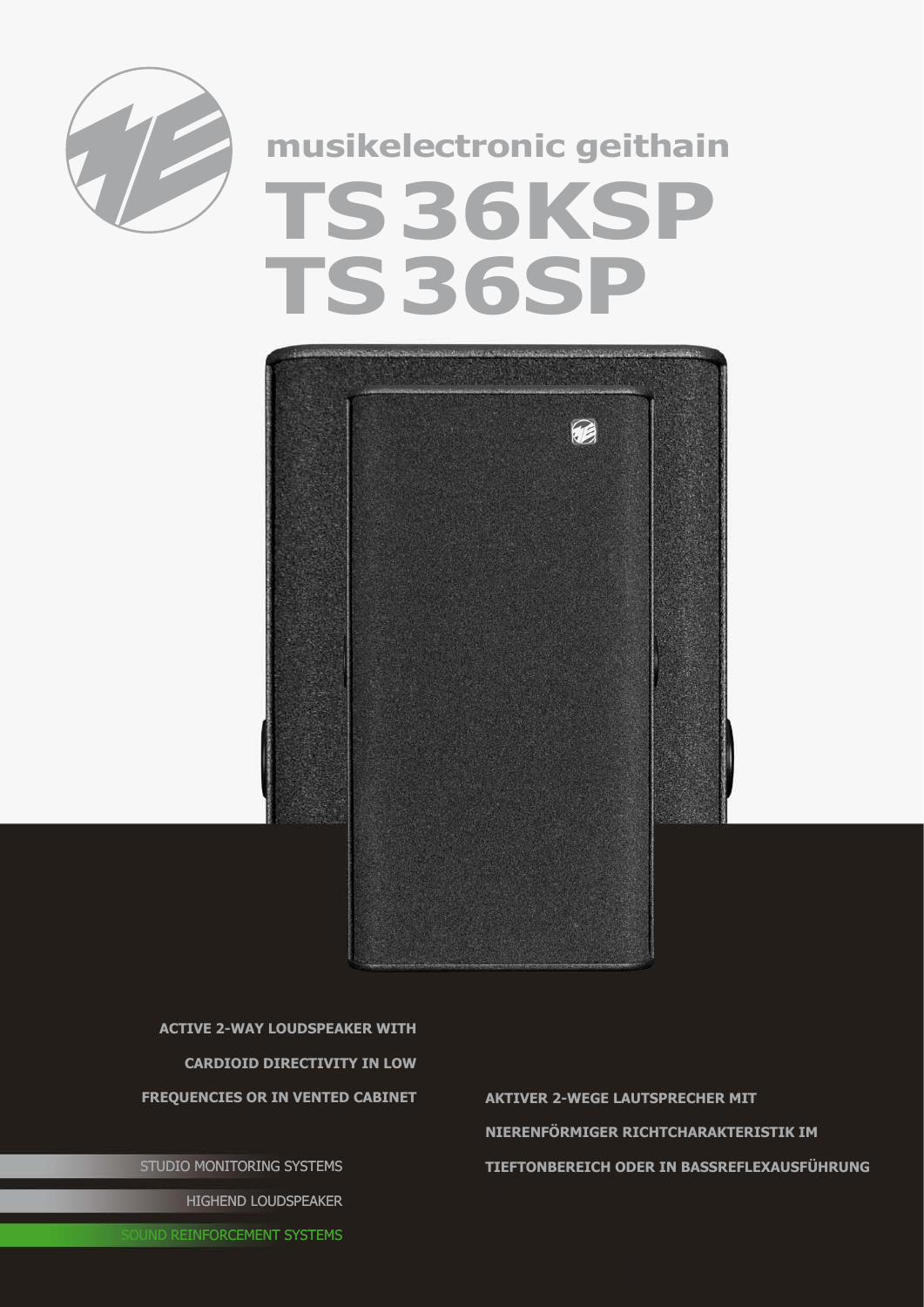The active two-way reinforcement systems<br>
TS36KSP and TS36SP feature linearity and high dynamics. As an all-round system they are useful for speech and music reproduction in middle and large sized auditoria and are the right decision when systems with high levels are needed. The active concept allows flexible adjustments to acoustical conditions and guarantees a perfect combination of speakers and amplifiers. Thanks to pre-programmed presets a combination of our active subwoofers and speakers saves the time to configure a loudspeaker management system and immediately offers a perfectly adjusted system.

The components include one 10-inch cone woofer and one 1.4-inch compression driver. Both are effectively secured from destruction by an internal limiter. During development the high frequency sound transmission was optimised for smallest possible colouration. The bass reflex version TS36SP reaches a lower cut-off frequency of 80Hz. The resulting bass level enables the use as a full-range system in many situations. Optionally our TT-subwoofers can be employed to extend the bass transmission range more than one octave. The waveguide of the horn driver is available in two opening angles and is also mountable rotated through 90°. So the speaker becomes flexibly usable and is as well variable regarding the mounting position.

A variety of available mountings provide easy assembly for almost every application.

**D**ie aktiven, koaxialen 2-Wege-Beschallungslaut-<br>sprecher TS36KSP und TS36SP zeichnen sich durch Linearität und hohe Dynamik aus. Als Allroundsystem eignen sie sich für Sprach- und Musikbeschallung mittlerer bis großer Flächen und sind die richtige Wahl, wenn Systeme mit großen Pegeln benötigt werden. Das Aktivkonzept erlaubt flexible Anpassungen an die akustischen Gegebenheiten und garantiert eine perfekte Kombination aus Lautsprechern und Verstärkern. In Kombination mit unseren aktiven Subwoofern erspart sich der Nutzer, dank vorprogrammierter Presets, den Konfigurationsaufwand eines Controllers und hat stets in Sekundenschnelle ein perfekt abgestimmtes System.

Die Komponenten umfassen einen 10-Zoll-Konustieftöner und einen 1,4-Zoll-Druckkammertreiber. Beide sind durch einen internen Limiter effektiv vor Zerstörung gesichert. Bei der Entwicklung der Hochtonschallführung wurde diese auf kleinstmögliche Verfärbungen optimiert. Die Bassreflexausführung TS36SP erreicht eine untere Grenzfrequenz von 80Hz. Der gebotene Basspegel ermöglicht den Einsatz als Fullrangesystem für viele Applikationen. Optional kann einer unserer TT-Subwoofer aus dem Hause Geithain zur Erweiterung des Bassübertragungsbereichs um mehr als eine Oktave eingesetzt werden. Die Schallführung des Hornantriebs ist in zwei Öffnungswinkeln lieferbar und lässt sich auch 90 Grad verdreht montieren. Damit wird der Lautsprecher sehr flexibel einsetzbar und ist auch in der Montagerichtung variabel.

Eine Vielzahl von verfügbaren Halterungen sorgen für eine einfache Montage an nahezu jedem Einsatzort.

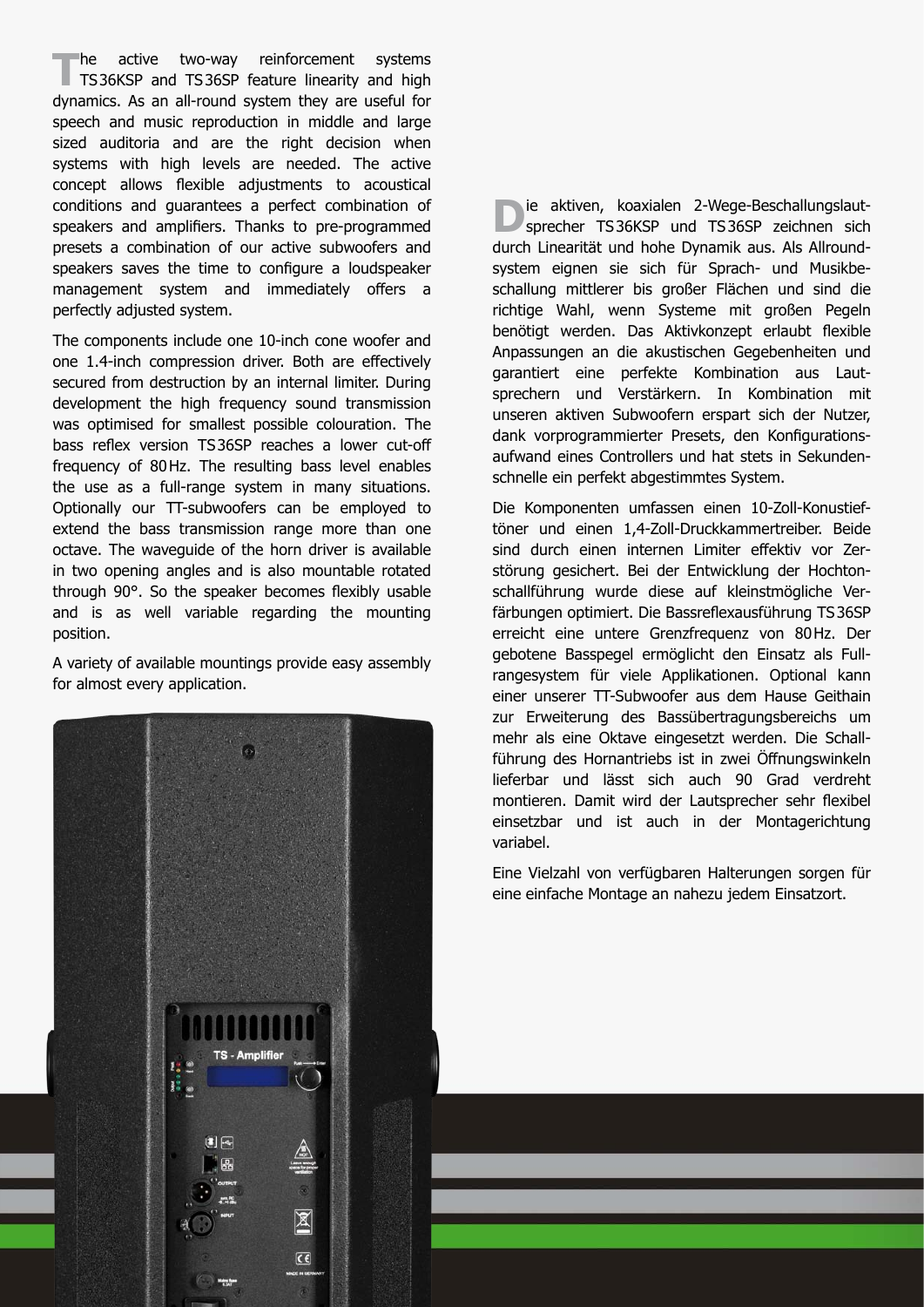## **Specifications**

Cabinet type TS36SP TS36KSP Maximum SPL  $126 dB$  peak  $/r = 1$  m  $(3'3'')$ Frequency response TS36SP TS36KSP Coverage angle  $f > 2$  kHz 90°  $\times$  60° (H  $\times$  V) **Transducers**  LF HF Calibration Acoustic output level /  $P_E = -14$ dBu 95dB<sub>spl</sub> / r = 1m (3'3") Mains voltage 85V ... 260V Power consumption Maximum No-load Stand-by Mains connectors and the state of the 1x Powercon Nominal output power 2× 300W Maximum output power 2× 450W Noise level  $≤9dB(A) / r = 1m (3'3'')$ Inputs 1× XLR analogue Input level −6dBu ... +6dBu Outputs 1× XLR analogue Control inputs 1× RJ45 Ethernet Electronic crossover frequency 1.9kHz Directivity index see diagram Delay up to 800ms Weight 21 kg (46.3 lbs) Environmental specifications Operating temperature Storage temperature Relative humidity

Additional accessories (optional) security lug

vented cabinet cardioid directivity in low frequencies 80Hz … 20kHz −6dB 100Hz … 20kHz −6dB  $60^\circ \times 40^\circ$  (H  $\times$  V)  $1 \times 10''$  cone 1× 1.4″ compression driver 800W 25W 16W 1× Powercon loop-through output Amplifier type 2-channel PWM amplifier with temperature controlled fan  $1 \times$  USB Equalizer 10 free programmable parametric EQs Dimensions (h  $\times$  w  $\times$  d) 600  $\times$  320  $\times$  370 mm (23.7"  $\times$  12.6"  $\times$  14.6") +15°C … +35°C (+59°F ... +95°F) −25°C … +45°C (−13°F ... +113°F) 45% … 75% Design of the cabinet and the core plywood with scratch proof structure coating black RAL9005, other colours on request stand, wall and ceiling mount elements

## **TS36KSP TS36SP**